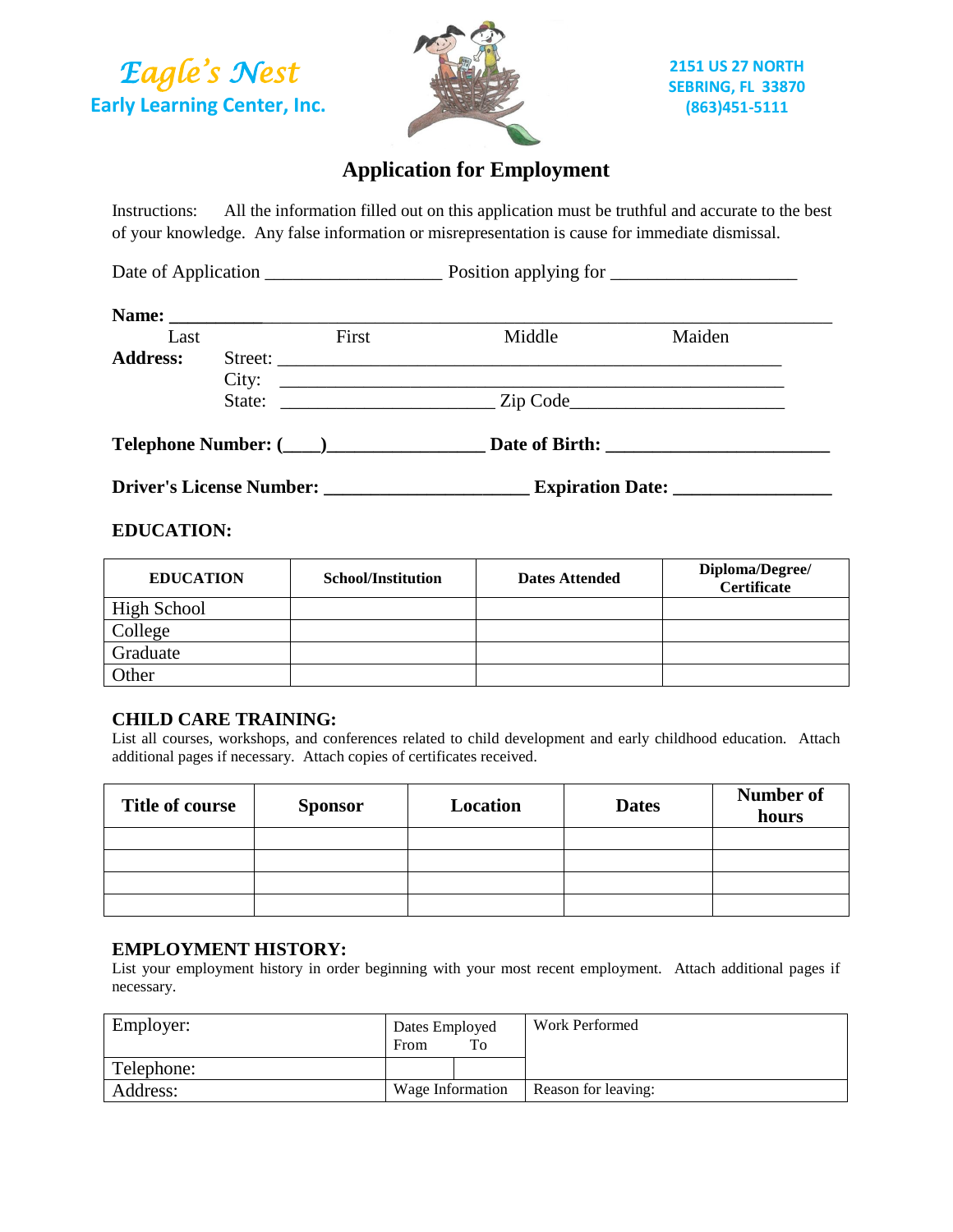|            | <b>Starting</b>              | Final |                              |  |
|------------|------------------------------|-------|------------------------------|--|
| Job Title: |                              |       | May we contact: __ Yes __ No |  |
| Employer:  | Dates Employed<br>From<br>To |       | <b>Work Performed</b>        |  |
| Telephone: |                              |       |                              |  |
| Address:   | Wage Information             |       | Reason for leaving:          |  |
|            | <b>Starting</b>              | Final |                              |  |
| Job Title: |                              |       | May we contact: __ Yes __ No |  |
| Employer:  | Dates Employed<br>From<br>To |       | <b>Work Performed</b>        |  |
| Telephone: |                              |       |                              |  |
| Address:   | Wage Information             |       | Reason for leaving:          |  |
|            | <b>Starting</b>              | Final |                              |  |
| Job Title: |                              |       | May we contact: __ Yes __ No |  |
| Employer:  | Dates Employed<br>From<br>To |       | <b>Work Performed</b>        |  |
| Telephone: |                              |       |                              |  |
| Address:   | Wage Information             |       | Reason for leaving:          |  |
|            | <b>Starting</b>              | Final |                              |  |
| Job Title: |                              |       | May we contact: __ Yes __ No |  |

## **REFERENCES:**

List at least three persons who are not related to you by blood, marriage, or adoption to be contacted as references. **At least one must be a former employer**. Addresses must be complete and accurate.

|                     | Last            | First | <b>Middle</b>                     |
|---------------------|-----------------|-------|-----------------------------------|
|                     |                 |       |                                   |
|                     |                 |       |                                   |
| <b>Street</b>       |                 |       | <b>City</b>                       |
| <b>State</b>        | <b>Zip Code</b> |       | <b>Area Code Telephone Number</b> |
|                     |                 |       |                                   |
| Last                | <b>First</b>    |       | <b>Middle</b>                     |
|                     |                 |       |                                   |
| <b>Street</b>       |                 |       | <b>City</b>                       |
| <b>State</b>        | <b>Zip Code</b> |       | <b>Area Code Telephone Number</b> |
|                     |                 |       |                                   |
| Last                | <b>First</b>    |       | <b>Middle</b>                     |
| Address: __________ |                 |       |                                   |
| <b>Street</b>       |                 |       | <b>City</b>                       |
|                     |                 |       |                                   |
| <b>State</b>        | <b>Zip Code</b> |       | <b>Area Code Telephone Number</b> |